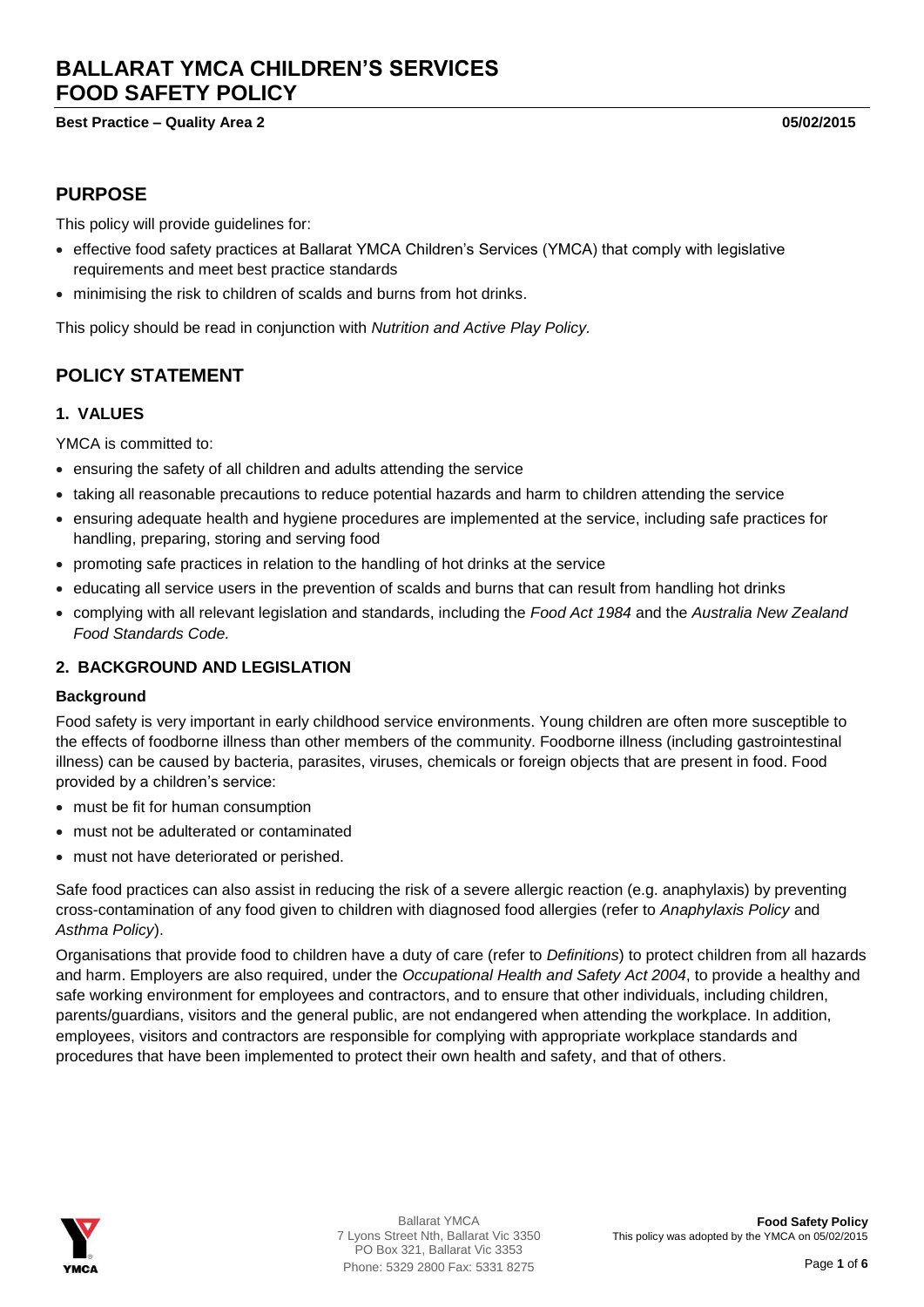The *Food Act 1984* aims to reduce the incidence of foodborne illness by ensuring that food manufactured, transported, sold, prepared and stored is safe, unadulterated, fit for human consumption and will not cause food poisoning. Under the Act, local councils in Victoria are required to classify every food premises in their municipality according to its food safety risk.

Sessional services supplying low risk snacks such as cut fruit, milk, bread and cereals are classified as Class 4 (low risk). Class 4 services are **not** required to have:

- a food safety program
- a food safety supervisor
- an annual council inspection.

However, Class 4 services must ensure that staff members have the skills and knowledge needed to safely handle food in their work roles. Council may also, at its discretion, inspect a premises under the *Food Act 1984* (e.g. to investigate complaints or conduct a spot check). Individual councils may also require services to complete a food safety audit or plan, especially when the service is operating a special event such as a sausage sizzle.

#### **Legislation and standards**

Relevant legislation and standards include but are not limited to:

- *Australia New Zealand Food Standards Code*
- *Child Wellbeing and Safety Act 2005*
- *Education and Care Services National Law Act 2010*: Section 167
- *Education and Care Services National Regulations 2011*: Regulation 77
- *Food Act 1984* (Vic), as amended 2012
- *National Quality Standard*, Quality Area 2: Children's Health and Safety
	- $-$  Standard 2.1: Each child's health is promoted
		- Element 2.1.1: Each child's health needs are supported
- *Occupational Health and Safety Act 2004*
- *Public Health and Wellbeing Act 2008* (effective as of 1 January 2010 replaces the *Health Act 1958*)

### **3. DEFINITIONS**

The terms defined in this section relate specifically to this policy.

**Department of Health:** The State Government department responsible for the health and wellbeing of Victorians, and with oversight of the administration of the *Food Act 1984*.

**Duty of care:** A common law concept that refers to the responsibilities of organisations to provide people with an adequate level of protection against harm and all reasonable foreseeable risk of injury.

**Food allergies:** Some foods and food ingredients, or their components, can cause severe allergic reactions including anaphylaxis (refer to *Anaphylaxis Policy*). Less common symptoms of food allergy include infantile colic, reflux of stomach contents, eczema, chronic diarrhoea and failure to thrive in infants. Food allergies are often caused by peanuts, tree nuts, milk, eggs, sesame seeds, fish and shellfish, soy and wheat. For more information on food allergies, visit [www.allergyfacts.org.au](http://www.allergyfacts.org.au/)

**Food safety:** (In relation to this policy) ensuring food provided by the service is fit for human consumption.

**Food Standards Australia New Zealand (FSANZ):** A bi-national Government agency with the responsibility to develop and administer the *Australia New Zealand Food Standards Code* (the Code), which details standards and requirements in areas such as food additives, food safety, labelling and

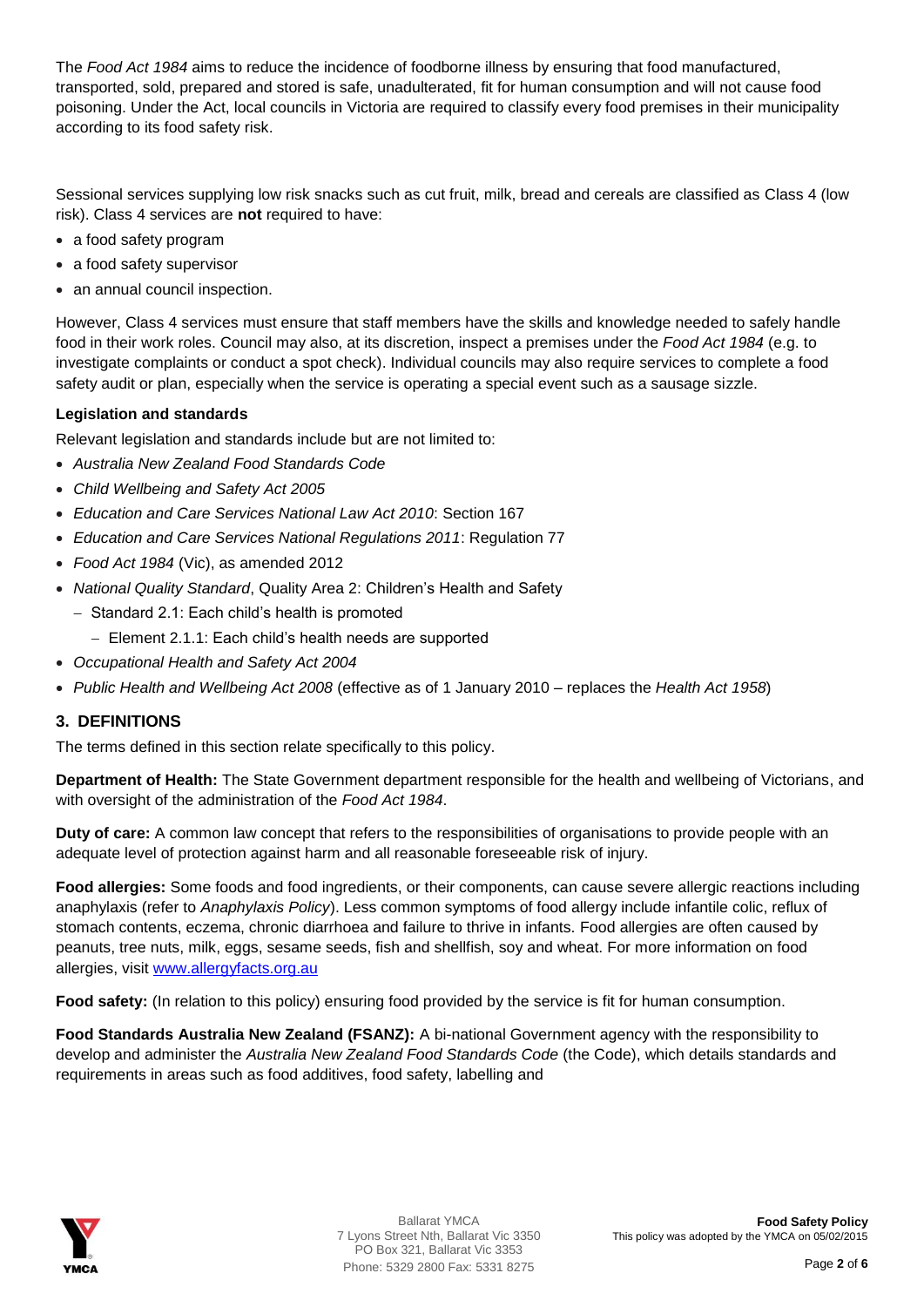genetically modified (GM) foods. Enforcement and interpretation of the Code is the responsibility of State/Territory departments and food agencies within Australia and New Zealand.

**Hazardous food:** Food containing dangerous biological, chemical or physical agents, or food in a condition that has the potential to cause adverse health effects in humans.

**High-risk foods:** Bacteria that has the potential to cause food-poisoning can grow and multiply on some foods more easily than others. High-risk foods include meat, seafood, poultry, eggs, dairy products, small goods, cooked rice/pasta and prepared salads (such as coleslaw, pasta salads, rice salads and fruit salads). Food that is contained in packages, cans or jars can become high-risk once opened, and should be handled and stored appropriately.

**Hot drink:** Any container holding a liquid that has been heated or boiled, and that remains above room temperature (25°C) for any period of time.

**Scalds:** Burns by hot fluids, steam and other hot vapours.

# **PROCEDURES**

#### **YMCA is responsible for:**

- ensuring that the Nominated Supervisor and all staff are provided with a copy of this policy and are kept up-to-date with current legislation, standards, policies, information and resources relating to food safety
- ensuring that this policy is referred to when undertaking risk assessments for excursions and other service events
- informing DET, DHS and parents/guardians if an outbreak of gastroenteritis or possible food poisoning occurs at the service

#### **The Nominated Supervisor is responsible for:**

- ensuring that staff and volunteers at the service implement adequate health and hygiene practices, and safe practices for handling, preparing and storing food, to minimise risks to children being educated and cared for by the service (Regulation 77(1))
- displaying hygiene guidelines/posters and food safety guidelines/posters in the food areas of the service for the reference of staff and families involved in the preparation and distribution of food to children (refer to *Sources*: Department of Health – Food Safety: Keeping food safe and *Hygiene Policy*)
- monitoring staff compliance with food safety practices (refer to *Sources*: Department of Health Food Safety: Keeping food safe)
- ensuring that good hygiene practices are maintained at the service (refer to *Sources*: Department of Health Food Safety: Keeping food safe and *Hygiene Policy*)
- providing parents/guardians with a copy of this policy, and with up-to-date information on the safe provision of food for their children (refer to *Sources*: Department of Health – Food Safety: Food safety at home and in the community)
- ensuring staff, parents/guardians and others attending the service are aware of the acceptable and responsible practices for the consumption of hot drinks (refer to Attachment 1 – Responsible consumption of hot drinks at the service).
- ensuring measures are in place to prevent cross-contamination of any food given to children with diagnosed food allergies (refer to *Anaphylaxis Policy* and *Asthma Policy*)
- ensuring that all facilities and equipment for food preparation and storage are clean, and in good repair and working order
- removing pests and vermin from the premises

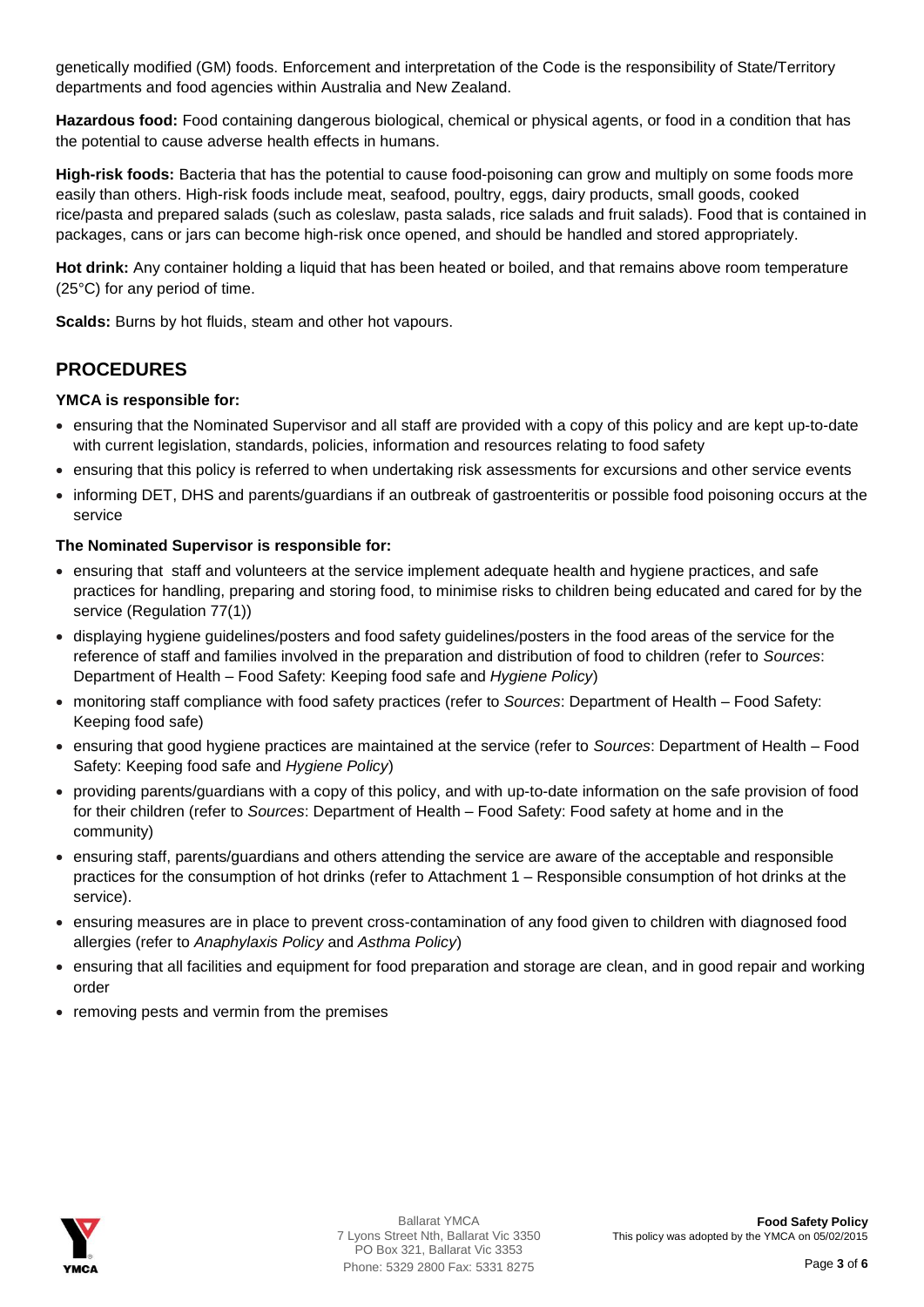- ensuring that staff and volunteers at the service implement adequate health and hygiene practices, and safe practices for handling, preparing and storing food, to minimise risks to children being educated and cared for by the service (Regulation 77(2))
- ensuring parents/guardians provide details of their child's specific nutritional requirements (including allergies) on the enrolment form, and discussing these prior to the child commencing at the service and whenever these requirements change
- keeping up-to-date with current legislation, standards, policy, information and resources relating to food safety
- ensuring this policy is referred to when undertaking risk assessments for excursions and other service events
- ensuring students, volunteers, and casual and relief staff at the service are informed of this policy.

#### **Certified Supervisors, educators and other staff are responsible for:**

- keeping up-to-date with current legislation, standards, policy, information and resources relating to food safety
- being aware of safe food practices and good hygiene practices (refer to *Sources*: Department of Health Food Safety: Keeping food safe and *Hygiene Policy*), and undergoing training if required
- informing students, volunteers, and casual and relief staff at the service about this policy
- ensuring that children's lunchboxes are kept indoors, away from heat sources (including direct sunlight)
- discussing food safety with children to increase awareness and assist in developing safe practices
- discouraging children from sharing drink bottles or cups at the service
- ensuring that children do not share lunches to minimise risks in relation to children with food allergies
- providing adequate supervision of children while they are eating
- teaching children to wash and dry their hands
	- before touching or eating food
	- $-$  after touching chicken or raw meat
	- $-$  after using the toilet
	- after blowing their nose, coughing or sneezing
	- after playing with an animal/pet
- seeking input from parents/guardians on cultural values or religious expectations regarding food handling, provision and consumption
- informing the Nominated Supervisor or YMCA of any outbreaks of gastroenteritis or possible food poisoning at the service
- removing hazardous food (refer to *Definitions*), including food that has fallen on the floor, and providing alternative food items
- maintaining good personal and kitchen hygiene (refer to *Sources*: Department of Health Food Safety: Keeping food safe)
- covering all wounds/cuts on hands or arms with wound strips or bandages
- wearing disposable gloves when handling food
- complying with the guidelines in relation to the consumption of hot drinks at the service (refer to Attachment 1 Responsible consumption of hot drinks at the service)
- informing parents/guardians and visitors to the service about the guidelines in relation to the consumption of hot drinks at the service (refer to Attachment 1 – Responsible consumption of hot drinks at the service).

#### **Parents/guardians are responsible for:**

• washing hands prior to participating in food preparation and cooking activities

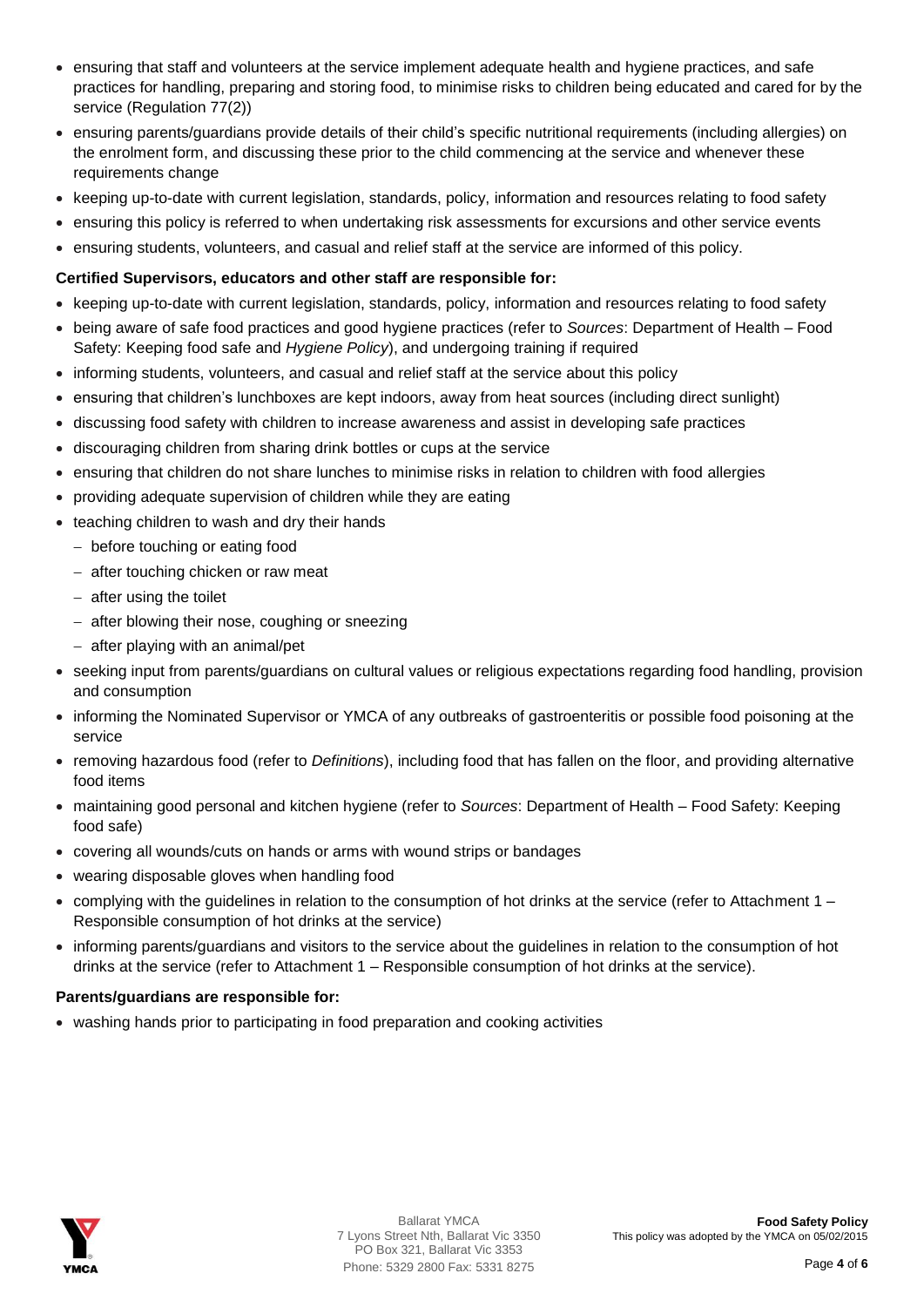- ensuring that food preparation surfaces, utensils, lunchboxes and reusable drink bottles are clean
- washing all fruits and vegetables thoroughly
- wearing disposable gloves when handling food
- packing a cold item, such as a frozen water bottle, with perishable foods in a child's lunchbox, or using an insulated lunchbox or cooler
- complying with the requirements of this policy
- providing details of specific nutritional requirements (including allergies) on their child's enrolment form, and discussing these with the Nominated Supervisor prior to the child commencing at the service and whenever these requirements change.

#### **Volunteers and students, while at the service, are responsible for following this policy and its procedures.**

# **ATTACHMENTS**

Attachment 1: Responsible consumption of hot drinks at the service

# **AUTHORISATION**

This policy was adopted by the YMCA on 5/2/2015.